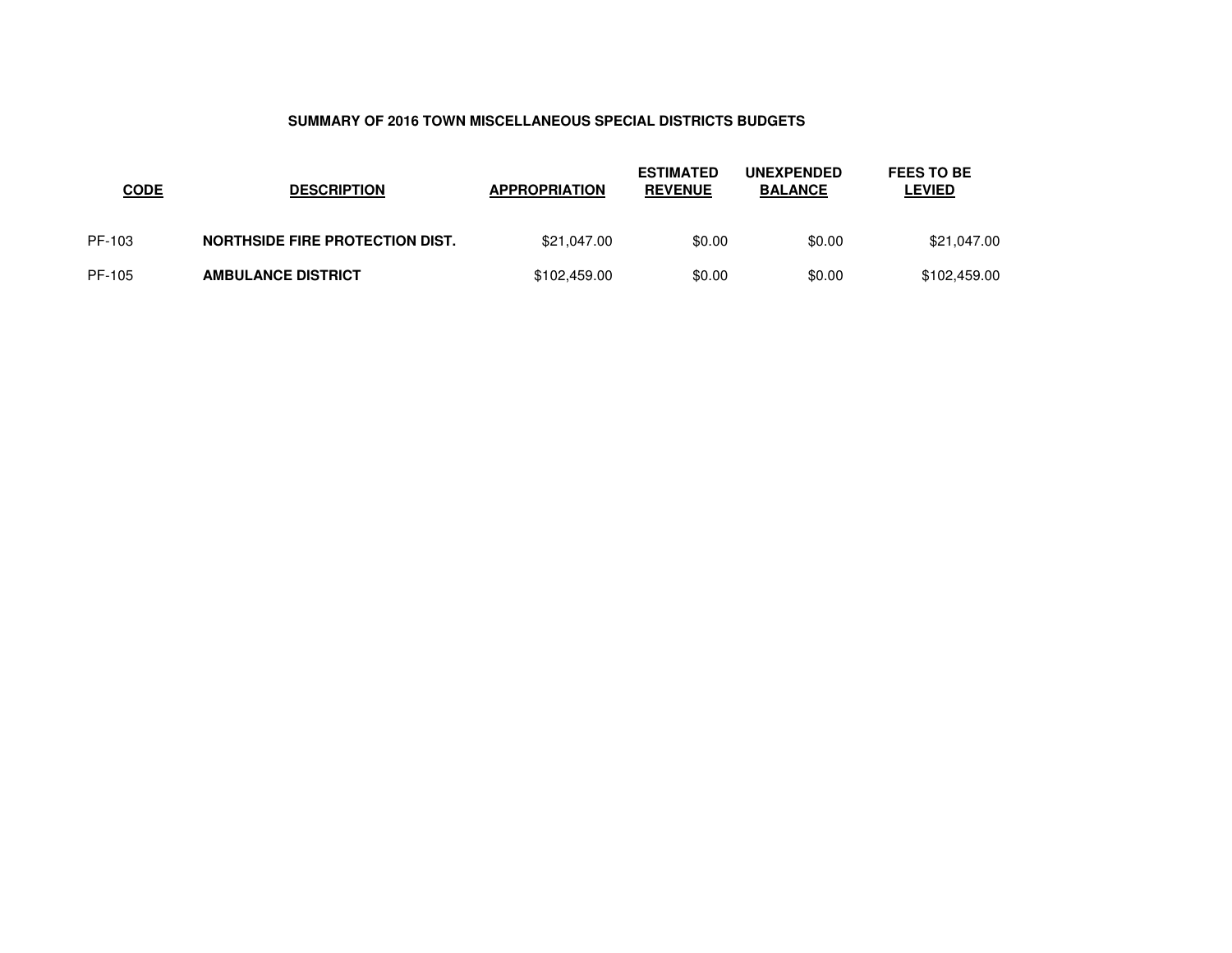### **NORTHSIDE FIRE PROTECTION DIST.**

|                                                             | <b>ACTUAL 2013</b> | <b>ACTUAL 2014</b> | <b>BUDGET 2015</b> | <b>BUDGET 2016</b> |
|-------------------------------------------------------------|--------------------|--------------------|--------------------|--------------------|
| <b>FIRE PROTECTION DIST: Revenue</b><br>1001 Property Taxes | \$20,905.00        | \$19,911.00        | \$18,633.00        | \$0.00             |
| <b>TOTAL REVENUE</b>                                        | \$20,905.00        | \$19,911.00        | \$18,633.00        | \$0.00             |
| 5999 APPROP FD BALANCE                                      | \$0.00             | \$0.00             | \$0.00             | \$0.00             |
| <b>GRAND TOTAL REVENUE</b>                                  | \$41,810.00        | \$39,822.00        | \$37,266.00        | \$0.00             |
| <b>FIRE PROTECTION DIST: Appropriations</b>                 |                    |                    |                    |                    |
| 3410.4400 Contracted Services                               | \$20,905.00        | \$19,911.00        | \$18,633.00        | \$21,047.00        |
| <b>TOTAL APPROPRIATIONS</b>                                 | \$20,905.00        | \$19,911.00        | \$18,633.00        | \$21,047.00        |

# **SUMMARY OF NORTHSIDE FIRE PROTECTION DISTRICT**

|                                 | <b>APPROPRIATION</b>            | <b>REVENUE</b>                     | <b>UNEXPENDED</b><br><b>BALANCE</b> | <b>AMOUNT TO BE</b><br><b>LEVIED IN FEES</b> |
|---------------------------------|---------------------------------|------------------------------------|-------------------------------------|----------------------------------------------|
|                                 | \$21,047.00                     | \$0.00                             | \$0.00                              | \$21,047.00                                  |
|                                 | <b>ASSESSED</b><br><b>UNITS</b> | <b>FEES TO</b><br><b>BE LEVIED</b> | <b>FEE</b><br><b>RATE</b>           |                                              |
| <b>NORHSIDE FIRE PROTECTION</b> | \$16,044,316                    | \$21,047.00                        | \$1.3118                            |                                              |